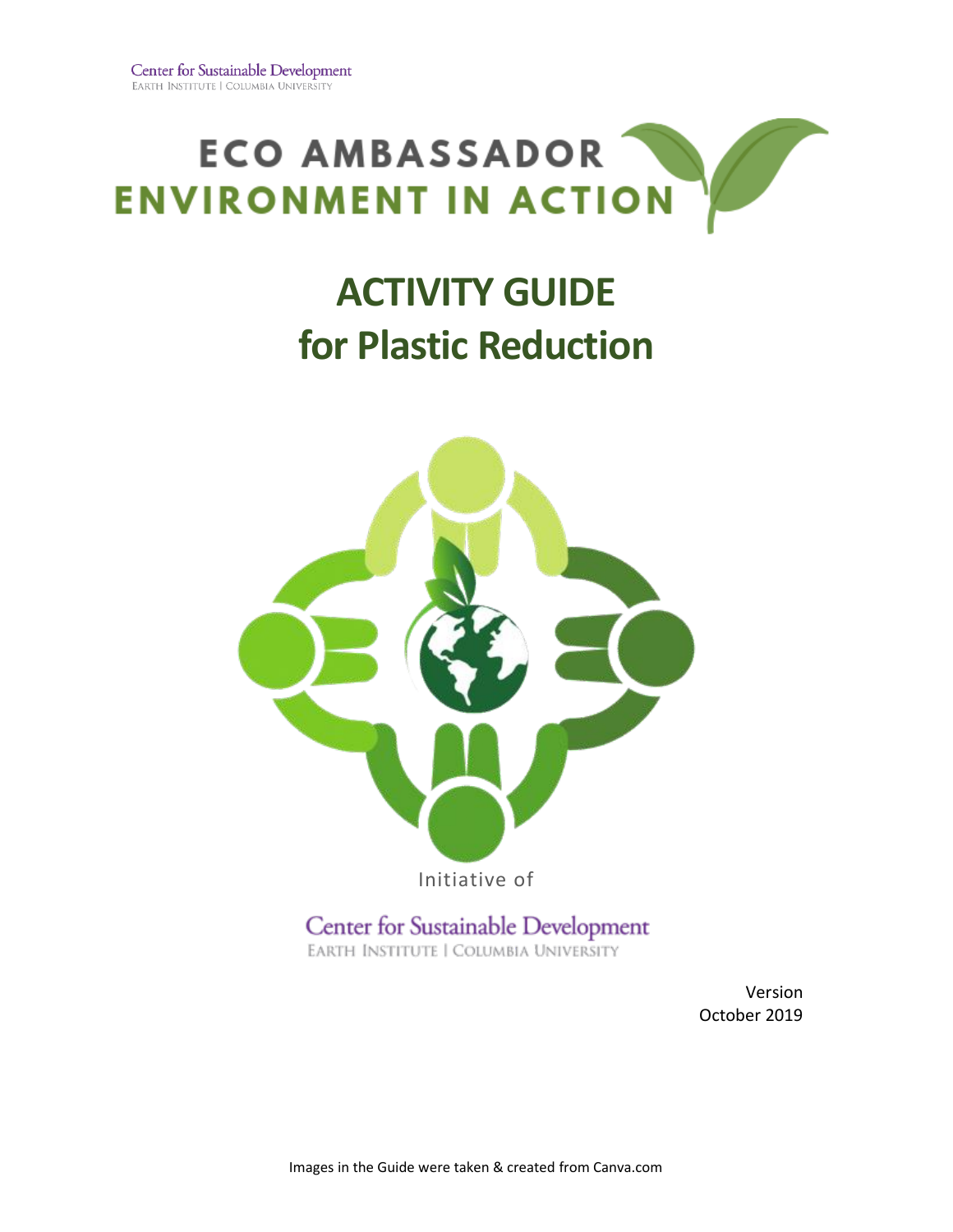**Eco Ambassadors Program – Environment in Action** is an initiative of the Center for Sustainable Development at the Earth Institute, Columbia University, with the goal to apply research from Lamont Doherty Earth Observatory scientists to educational content that builds awareness and action-taking by communities and school members along with local partnerships.

Earth Institute (EI) is a pioneering body that conducts cutting-edge research on climate change and sustainability. EI's Staff and researchers are paving way for a better planet. Eco-ambassadors at EI are a network of natural and social scientists, staff and students who are committed to bring life-style changes to embody sustainability. Starting at their homes and workplace, they will bring incremental changes to lead to sustainable living. Eco-ambassadors will form the core group of leaders at EI who will do their bit to observe and bring about sustainable changes in their work environment. The Eco-ambassadors will be using the science at Lamont to bring about sustainable changes in their workplace with spill-overs in their personal lives.

#### **Partner Institutions**

Program design and technical input Columbia University: Center for Sustainable Development of the Earth Institute Science content and research

Columbia University: Lamont Doherty Earth Observatory of the Earth Institute Global network

Sustainable Development Solutions Network's Global Schools Program

#### **For inquiries on the program**, please contact:

[iyengar@ei.columbia.edu](mailto:iyengar@ei.columbia.edu) Dr. Radhika Iyengar Director of Education Center for Sustainable Development Earth Institute, Columbia University

For inquiries on this document and contents, please contact: [hshin@ei.columbia.edu](mailto:hshin@ei.columbia.edu) Haein Shin

Education Technical Adviser Center for Sustainable Development Earth Institute, Columbia University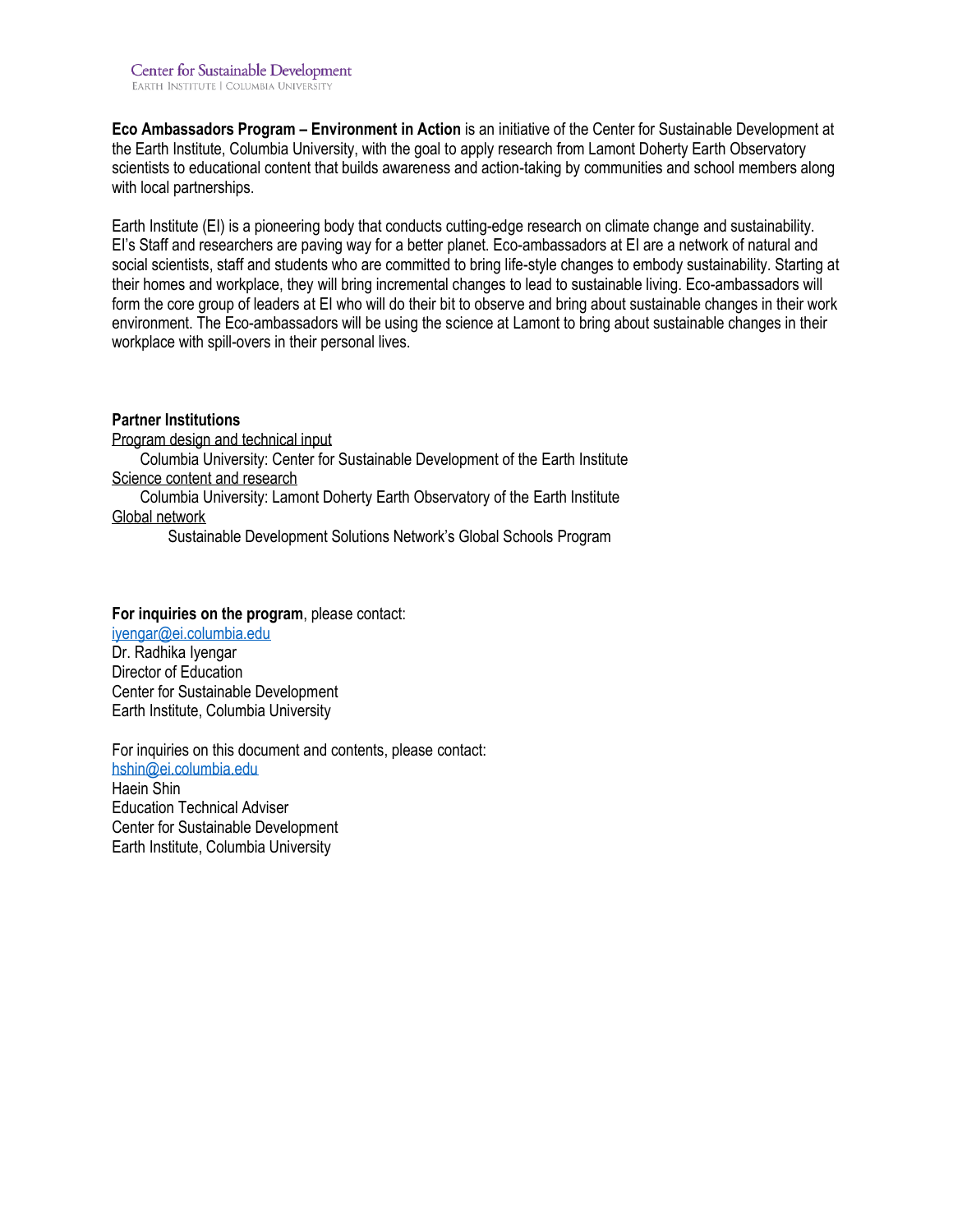## **Table of Contents**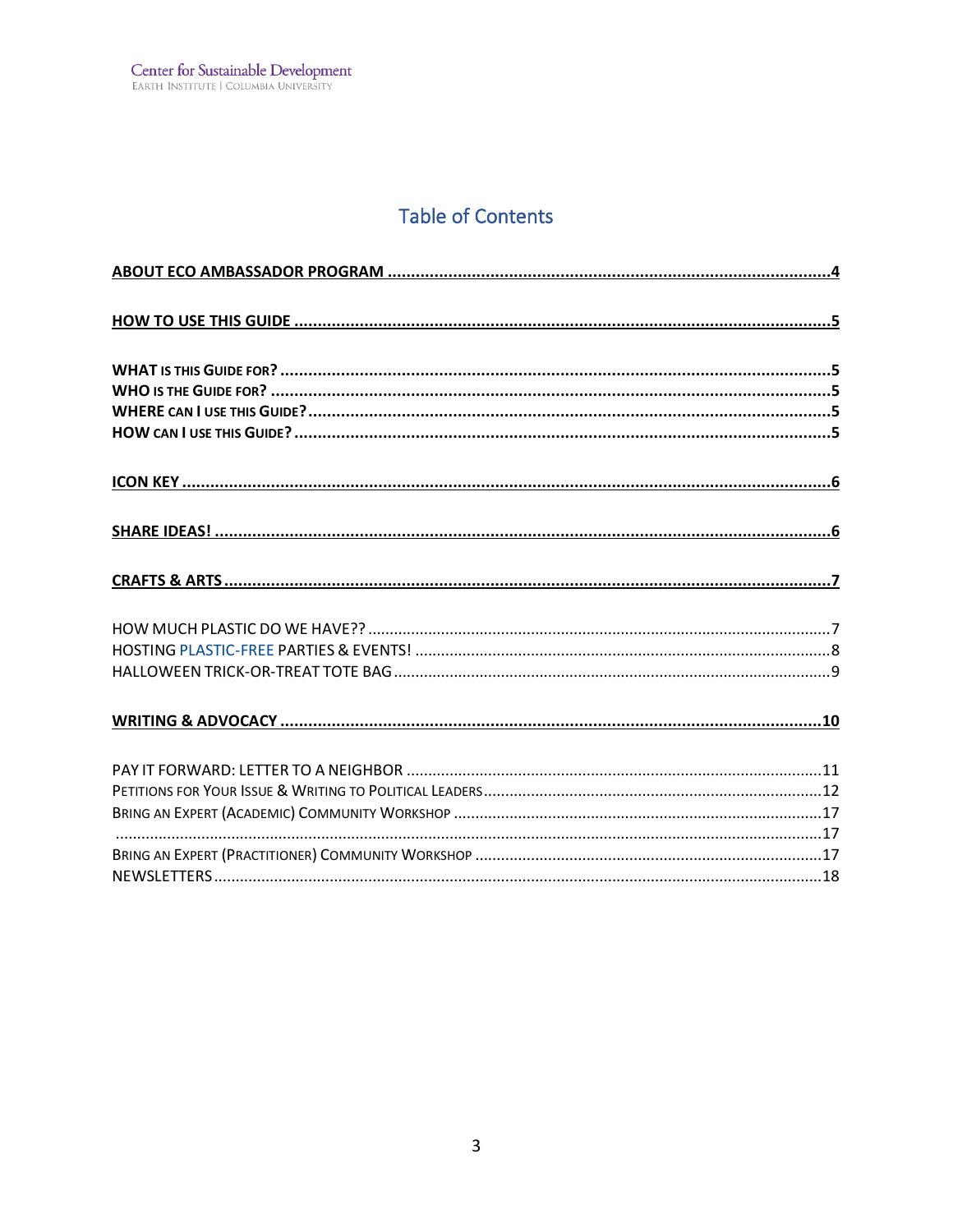## <span id="page-3-0"></span>**About Eco Ambassador Program**

**Environment in Action** initiative of [The Center for Sustainable Development](http://csd.columbia.edu/) (CSD) within The Earth Institute at Columbia University came about as a means to apply the knowledge and research of Lamont Doherty Earth Observatory scientists at The Earth Institute to science curricula of schools and community centers in developing countries where the Center works in education spheres. It soon became clear that regardless of country and setting, every community of learners can benefit from environmental education at homes, schools, businesses and communities.

By presenting science that is alive and relevant to the daily lives of students, the **Eco Ambassador** program is meant to engage our next generation youth in all places, so that they can begin educating their own communities about local environmental issues and start small steps to solving these issues with community action. Our first pilot in Millburn, New Jersey, during summer of 2019 utilized [Design for Change's Feel](https://www.dfcworld.com/SITE)-Imagine-Do-Share method to engage participants in meaningful ways to promote ownership of the process. The initiative is in partnership with [Global Schools Program.](https://www.globalschoolsprogram.org/) The summer 2019 program ran from June to September, from recruitment in June, workshop in July, project planning and action in July and August, to final presentations at a side event of International Conference on Sustainable [Development](http://ic-sd.org/) in September at Columbia University.

As we begin the new season with Fall 2019, we are in awe of the continued interest and passion of Eco Ambassadors and are in the process of expanding the program to Columbia University campus and schools in New York, New Jersey area.

Collaborating with our Earth Institute at Columbia University—a pioneering body that conducts cutting-edge research on climate change and sustainability—our plan is to merge the researchers paving way and solutions for a better planet with the Eco Ambassadors program – so that a network can be established with natural and social scientists, staff and students who are committed to bringing lifestyle changes to embody sustainability. Starting at their homes, schools, workplace and community, Eco Ambassadors will bring incremental changes to lead to sustainable living. Eco Ambassadors will form the core group of leaders who will do their bit to observe and bring about sustainable changes in their immediate environments. The Eco Ambassadors will be using science at Lamont to bring about sustainable changes in their workplace with spill-overs in their personal lives and advocate for change at all levels.

Center for Sustainable Development SUSTAINABLE DEVELOPMENT **SOLUTIONS NETWORK** EARTH INSTITUTE | COLUMBIA UNIVERSITY Global Schools Program

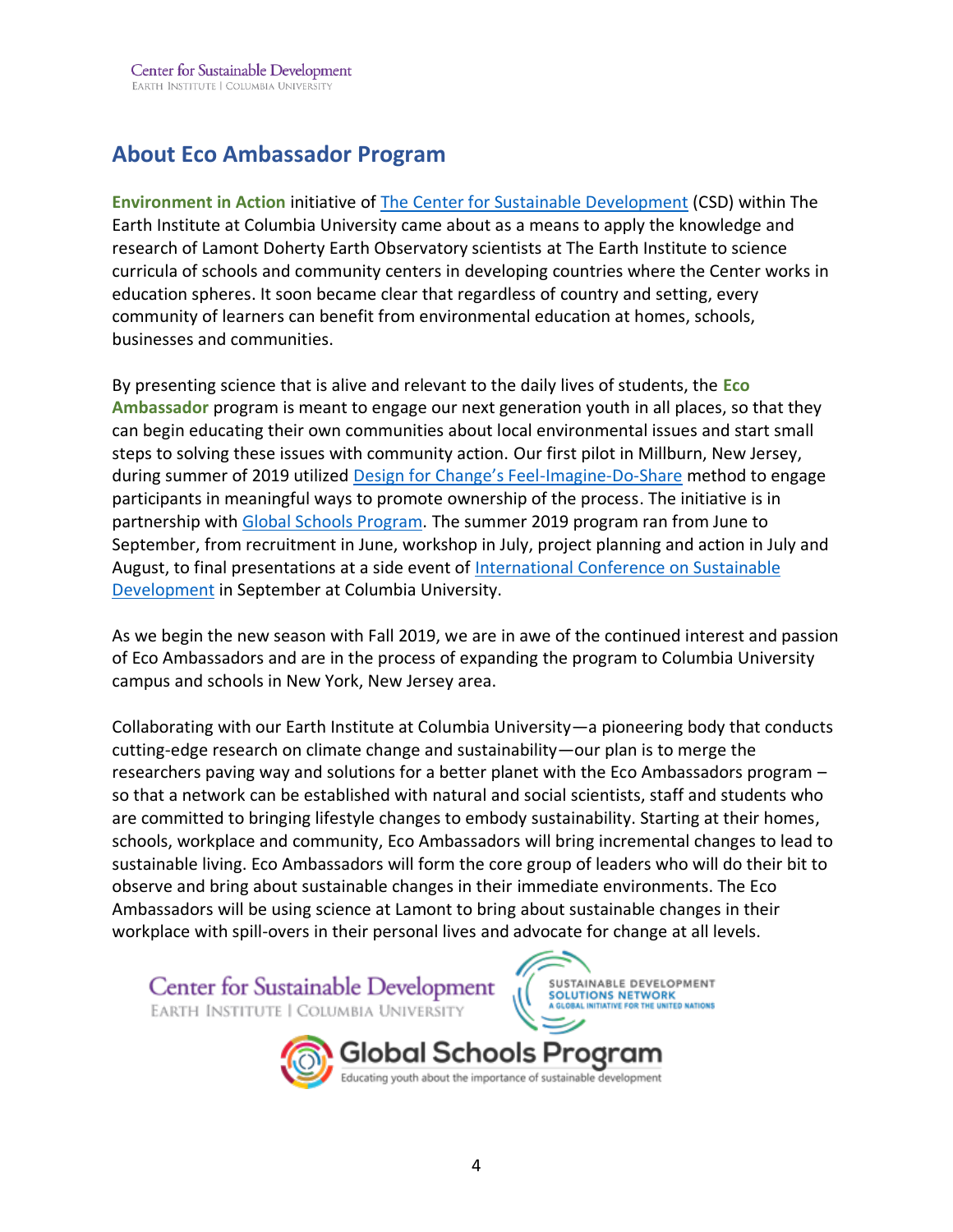## <span id="page-4-0"></span>**How to Use this Guide**

This guide is a collection of hands-on, practical activities that is a part of the larger Eco Ambassador initiative. Although you can use this Guide however you would like, here are some quick points to guide you.

#### <span id="page-4-1"></span>WHAT is this Guide for?

This guide is a **collection of activities** that is meant to support Eco Ambassadors in realizing environment-friendly passion into concrete, practical, small and big tasks with the aim of:

- 1) **Raising awareness** about environmental issues in their immediate surroundings
- 2) **Producing concrete items** that align with the environmental issues that we try to address, such as plastic use reduction
- 3) **Advocating for systemic change** that is necessary to resolve environmental issues, such as engaging and pressuring local leadership, businesses, government and various stakeholders

#### <span id="page-4-2"></span>WHO is the Guide for?

This Guide is meant for everyone—specifically for **all interested Eco Ambassadors and those in their communities**! If you are a **parent, educator, club leader (academic, professional or social),** you may also be interested in conducting these activities at your events.



#### <span id="page-4-3"></span>WHERE can I use this Guide?

This guide is a collection of activities that can be done at **homes, schools, work places, clubs, as well as social and community gatherings**. You may modify the activities to best fit your situation.

#### <span id="page-4-4"></span>HOW can I use this Guide?

The Guide is divided into 2 main categories: **Crafts & Arts** and **Writing & Advocacy** Both are symbolic of Eco Ambassadors' role and can be used for 2 main purposes. **Crafts & Arts** is more applicable for daily eco-friendly practices that we can promote and more actively adopt at individual, household and classroom levels.

**Writing & Advocacy** is more applicable for longer-term change at the systemic level, for which we are all collectively striving towards.

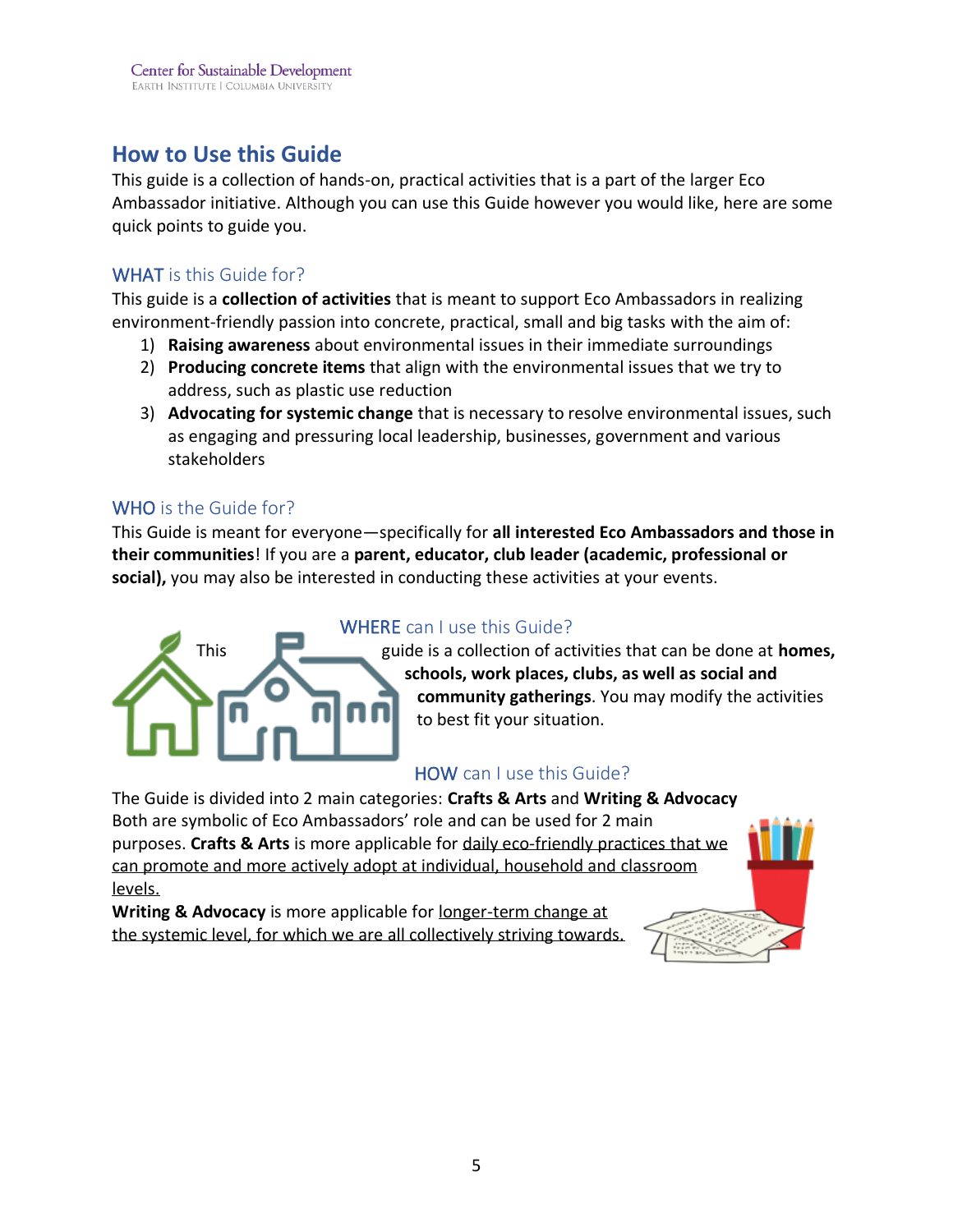## <span id="page-5-0"></span>**Icon Key**

As you go through the manual, you may come across these icons for specific functions.



#### **MATERIALS**

This icon shows the materials you will need to prepare for the activity. Even without some of the materials listed, you may still find creative ways to use other materials in your immediate surroundings to substitute, replace or modify!



#### **MODIFICATION**

This icon shows points where the activity or materials can be modified. You know your setting better - further modifications are always welcome!



#### **DISCUSSION POINT**

This icon indicates moments in which a discussion, debriefing or informational content may be discussed in conjunction with the hands-on activities. It also indicates moments where you can share out messages.

## **Share Ideas!**

<span id="page-5-1"></span>

For any & all activities, please feel free to share your footage, ideas or comments with us! You can also share modifications you have done or communications/share-outs (social media, newsletter, sharing with peers and schools, etc.) you have done about your activity.

Please email ivengar@ei.columbia.edu and [hshin@ei.columbia.edu](mailto:hshin@ei.columbia.edu) for the purpose of this correspondence.

Thank you! Enjoy and share away!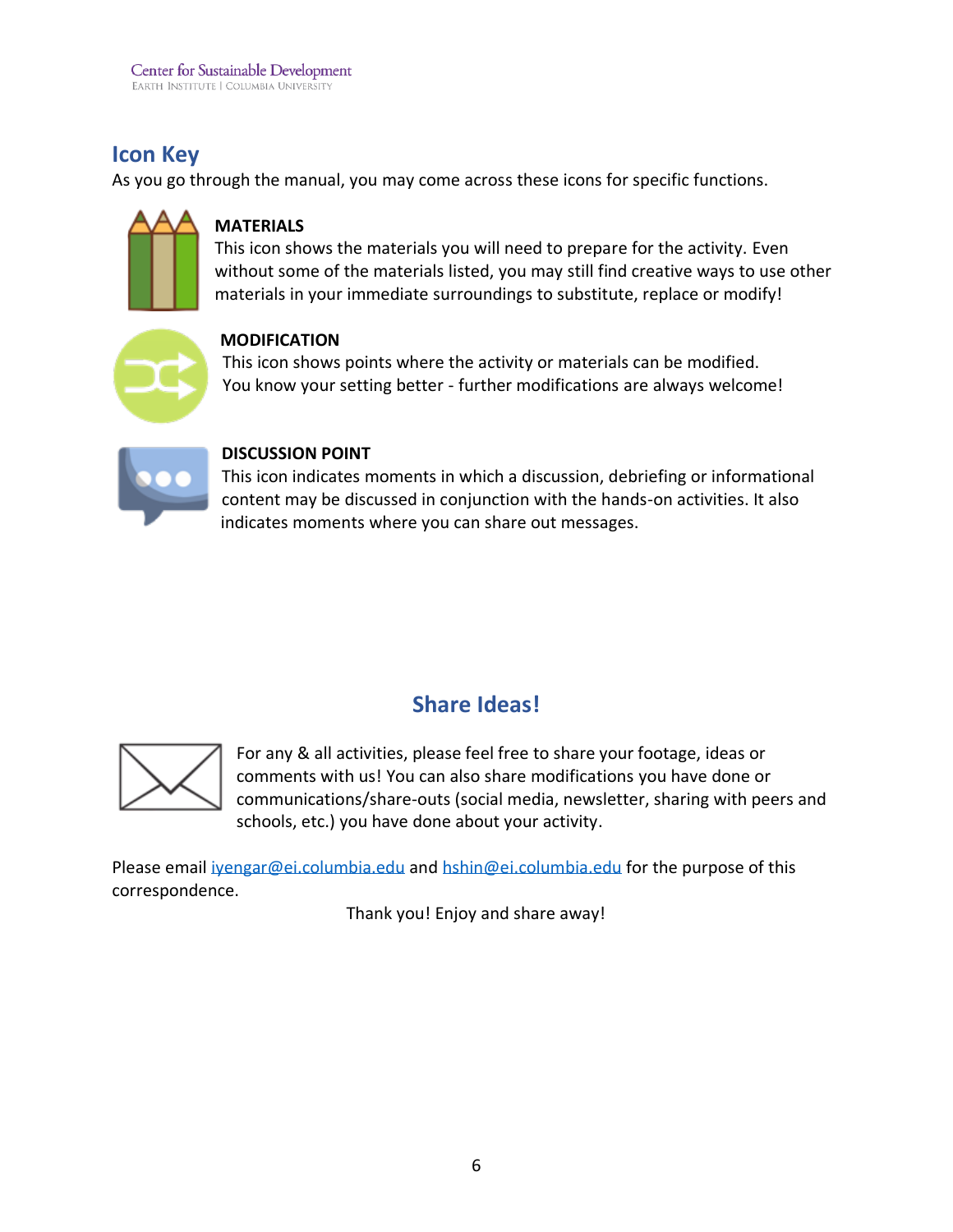## <span id="page-6-1"></span><span id="page-6-0"></span>**Crafts & Arts**

## HOW MUCH PLASTIC DO WE HAVE??

We see so much plastic around us, but how much do we really have and use? This is a quick **awareness activity** to understand the amount of plastic in our midst—in our homes, schools and at various events.

The best way to do this activity would be to conduct the activity **at least twice at different points in time** to observe whether there have been **any reductions in plastic usage over time**. For example, it can be done at an annual event so that the same event can be a reference for how much plastic usage there has been from one year to the next. At household levels, a certain day of the month can be referenced over a course of a few months.



#### **MATERIALS**

- o Paper / notepad
- o Pen
- o Scale
- o Light tote bag or mesh bag
- o Rubber gloves
- $\circ$  Permission to conduct activity if being done in a particular location outside of home

#### **STEPS**

- 1. At your chosen time and location (house, event, school cafeteria), collect the plastics that have been thrown away at that specific point in time. This can be the trash bins or recycling bins.
- 2. Put on rubber gloves and collect the plastic waste into a lightweight tote or mesh bag (or if there are plastic bags in the trash pile, use them).
- 3. When a bag is filled, weigh the total plastic on a scale. Depending on the amount of plastic waste, you may have to weigh multiple times or fill multiple bags.
- 4. On a paper/notepad, write the date and the weight of the plastics gathered. *\*Note the weight of the bag and use the same bag for the next measurement.*
- 5. Create an awareness poster or flyer to post by the trash bin (or submit your activity at [www.edforsd.org](http://www.edforsd.org/) or a local newsletter) showing how much waste was generated. Communicate that the measurement will be done again at another future point in time.
- 6. Repeat the activity (at a set time later on, at least a month after) to compare plastic produced from a similar situation (household celebration, annual events, similar times at a school cafeteria, etc.)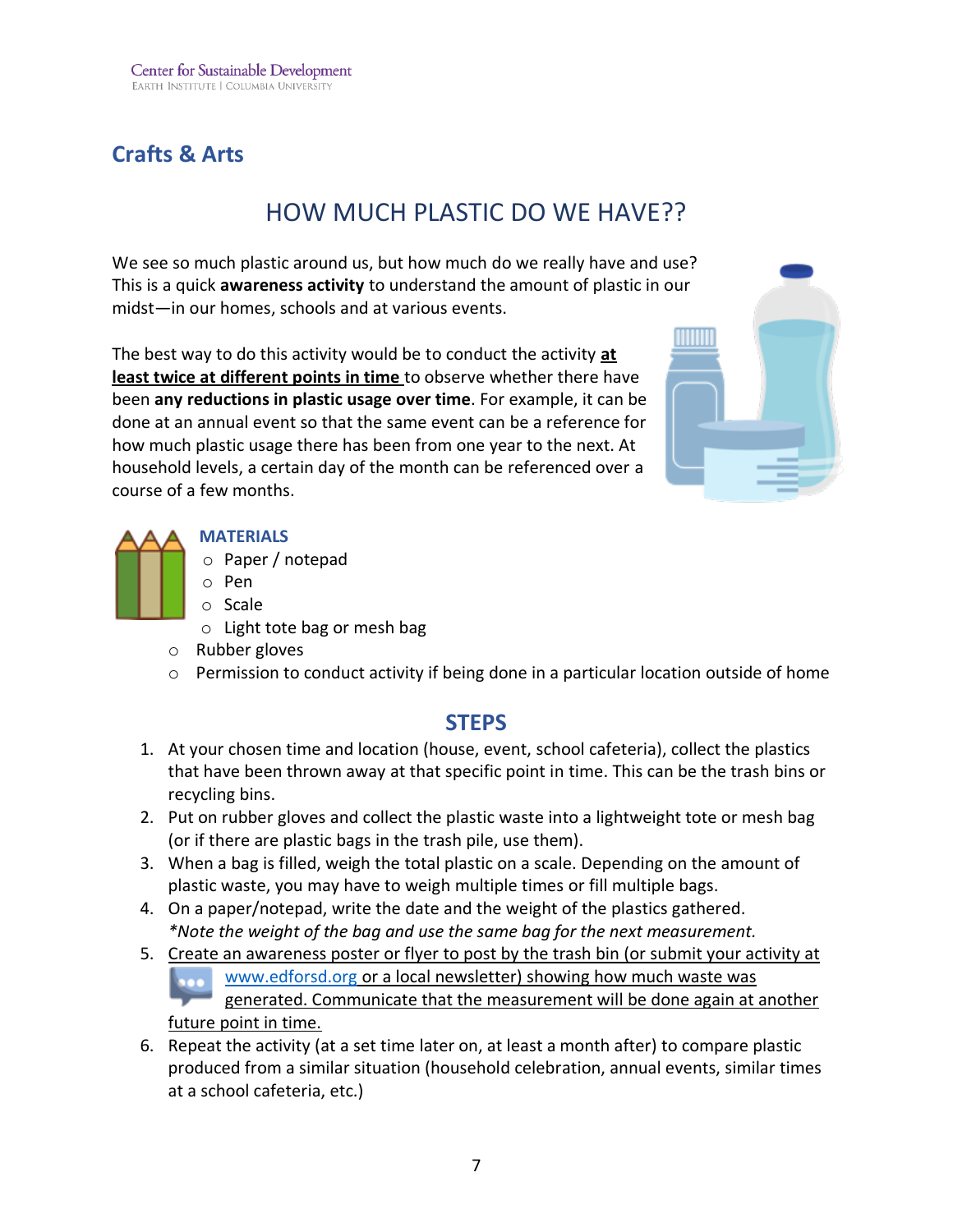## HOSTING PLASTIC-FREE PARTIES & EVENTS!

<span id="page-7-0"></span>Around various special events or holidays throughout the year, there are multiple family and social gatherings to host and attend.



How about a challenge to make those parties as plasticfree as possible?

This activity doesn't include step-by-step instructions, but suggests some key elements to consider and plan.

Get creative and add more ideas as you plan!

The best is always to lead by example by hosting your own party where you set the ground rules.

However, there may also be ways to suggest ideas to other hosts or for events that you are co-hosting or co-organizing and spread the word about zero-plastic party.



- Purchase foods with no or least plastic packaging
- Take reusable bags when you go grocery shopping
- Portion your food appropriately so that food waste is minimized
- Share food or freeze leftovers so that food is not wasted



- Use china/glassware
- Make the party BYOU (Bring Your Own Utensils) party
- If disposal options are needed, go with bamboo or paper-based cutlery and utensils



- Use recycled materials or old materials to create decorations: paper, cloth, rags, towels, etc.
- Reuse decorations instead of throwing away after one-time use

Shout out to our Eco Ambassador Nidhi Thakur for hosting a zero-waste party for Diwali! See how she organized her party at [www.edforsd.org.](http://www.edforsd.org/)

If you host your own Plastic-Free party, please take some footage of your event and post on [www.edforsd.org](http://www.edforsd.org/) !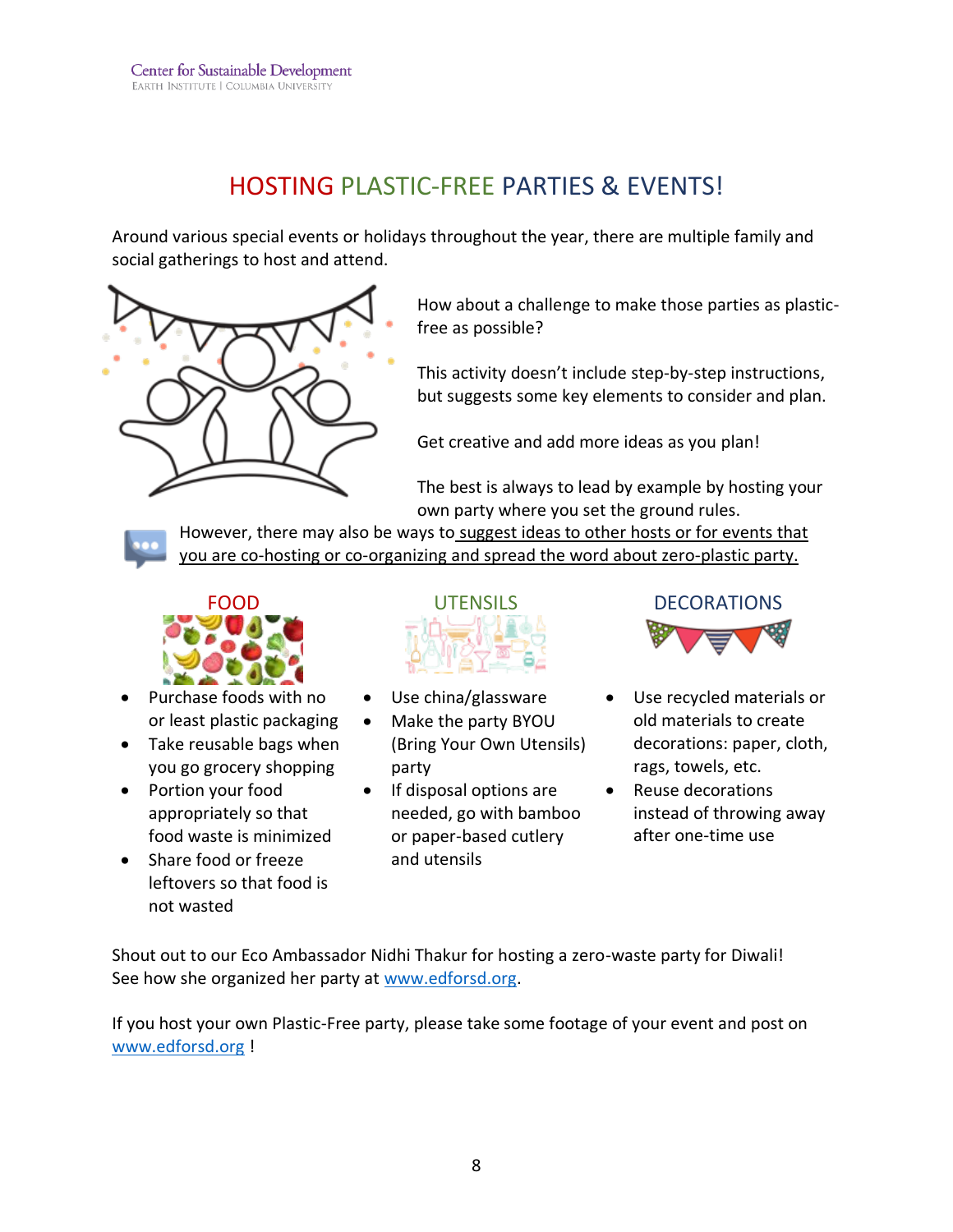

## HALLOWEEN TRICK-OR-TREAT TOTE BAG

<span id="page-8-0"></span>Ditch single-use plastic bags & plastic Trick-or-Treat pumpkin buckets this year! Be a trend-setter by designing your own eco-friendly Halloween tote bag to take around for your trick-or-treating! This can be done with pretty much any bag you have at home.

#### **MATERIALS**



- o Any tote bag at home
	- Non-single-use bags, such as canvas, cloth/fabric, cotton reusable bags, drawstring sport packs, etc.)
- o Scissors
- o 4-5 Clothes pins
- o Markers, Crayons or paint
- o Paper (recycled paper or back of used paper)

#### **STEPS**

- 1. On a piece of paper draw a big pumpkin or your Halloween themed image of choice.
- 2. Cut along the edges of your design.
- 3. Place the cut-out design on a canvas bag of your choice.
- 4. Using a few clothes pins, secure the paper design onto your canvas bag.
- 5. And voila! You have your own bag!
- 6. When you go Trick-or-Treating around the neighborhood,
	- show your bag to others and share that you made your own bag this year
		- to reduce plastic usage.

#### **Modified Digital Version**



- o Iron-on-paper / fabric transfers (some papers require you to use ink-jet printer and others work for direct coloring on paper with crayons. Take note of type when purchasing paper)
- o Camera (phone camera also works)
- o Printer
- o Iron
- o Crayons
- 1. Draw your Halloween themed image of choice
- 2. Take a picture of your drawing (if you have direct color-to-iron paper, skip steps 2-3).
- 3. Print on iron-on-paper / fabric-transfer paper
- 4. Iron on your printed design to a canvas bag of your choice.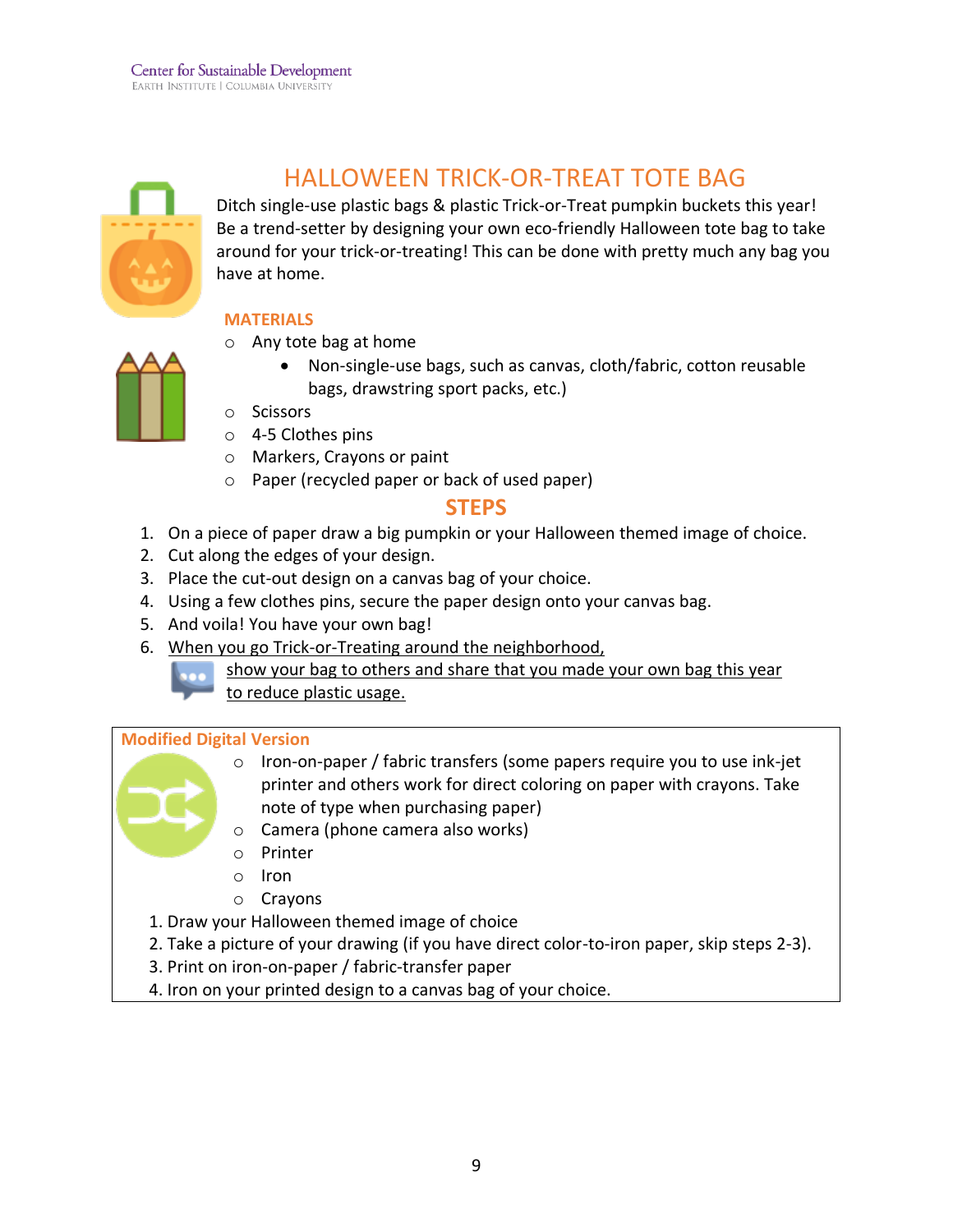## <span id="page-9-0"></span>**Writing & Advocacy**

Have you ever seen the movie, Pay It Forward? (Check out video clips <u>here</u><sup>1</sup> and <u>here</u><sup>2</sup>)

Even if you haven't yet, the idea is this: someone who receives a good deed repays the kindness to others instead of to the original person who gave this someone a good deed—so, rather than to "pay back", you "pay forward".

By passing the good deed to new people, the good deed spreads wider and faster (see diagram below).



Diagram. Source<sup>3</sup>

We see **Eco Ambassadors** in the same way.

The activism and advocacy to save the environment to quite literally protect and preserve our world can happen by spreading the good deeds and words to everyone around us, just like "paying forward" actions of kindness.

Here are some activity ideas to spread the message.

<sup>1</sup> https://www.youtube.com/watch?v=KxB43PxasGA

<sup>2</sup> https://www.youtube.com/watch?v=5ZTm-iYUpm4

<sup>3</sup> <https://theescapeartist.me/2018/08/06/your-part-in-the-revolution-is-to-pay-it-forward/>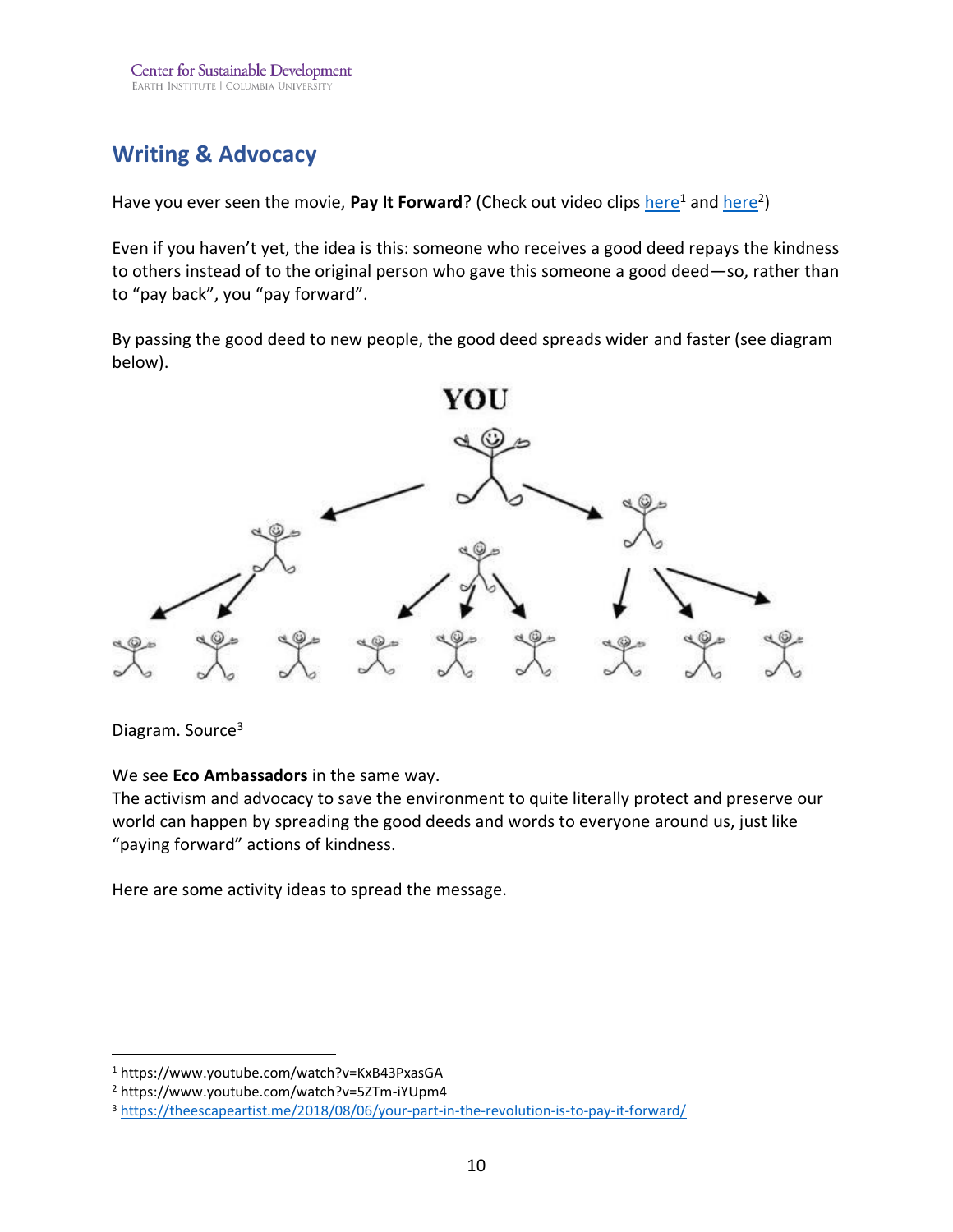## PAY IT FORWARD: LETTER TO A NEIGHBOR Giving thanks during Thanksgiving

#### <span id="page-10-0"></span>**MATERIALS**



- Paper (recycled paper or back of used paper) & pen
- o Email
- o Courage to reach out to your neighbor and pay it forward!

#### **STEPS**

- 1. Please read the "Writing & Advocacy" 1-page & watch the Pay It Forward movie clips (less tha[n 3 minutes](https://www.youtube.com/watch?v=KxB43PxasGA) [& 5 minutes](https://www.youtube.com/watch?v=5ZTm-iYUpm4) respectively)
- 2. Take a few moments to reflect and think of 3 things you are grateful for related to nature, your environment, including what you are grateful for in your neighbors who are in your immediate environment.
- 3. Think of what you can "pay forward" in sharing with your neighbor.
- 4. On a piece of paper, write a letter of appreciation to your neighbor/friend and share:
	- o *Think about some of the common environmental things you share with your neighbors and friends in your neighborhood. For example, trees, parks, a small river or lake and others.*
	- o *Write down 1-2 things and be thankful that you share such beautiful gifts from nature.*
	- o *Reflect and write your message about what you can do to improve or preserve natures gifts to your environment.*
	- o Suggest to your neighbor/friend to "pay forward" to others in their lives with an environment message



Dear Neighbor,

This Thanksgiving, I am grateful for our community and the environment.

I love the Wyoming School Stayton field that we share with our community. I love the swings that the field has. When I get tired of reading, I like to do monkey bars. I am very good at it! I hope that we can all help to keep Stayton field free from plastic.

This thanksgiving, I want to appreciate natures blessings. Please carry on this chain and send your appreciation letter to your friend, thanking natures beauty that we all share together.

Happy thanksgiving!

Share what you suggested to your neighbor at [www.edforsd.org](http://www.edforsd.org/) !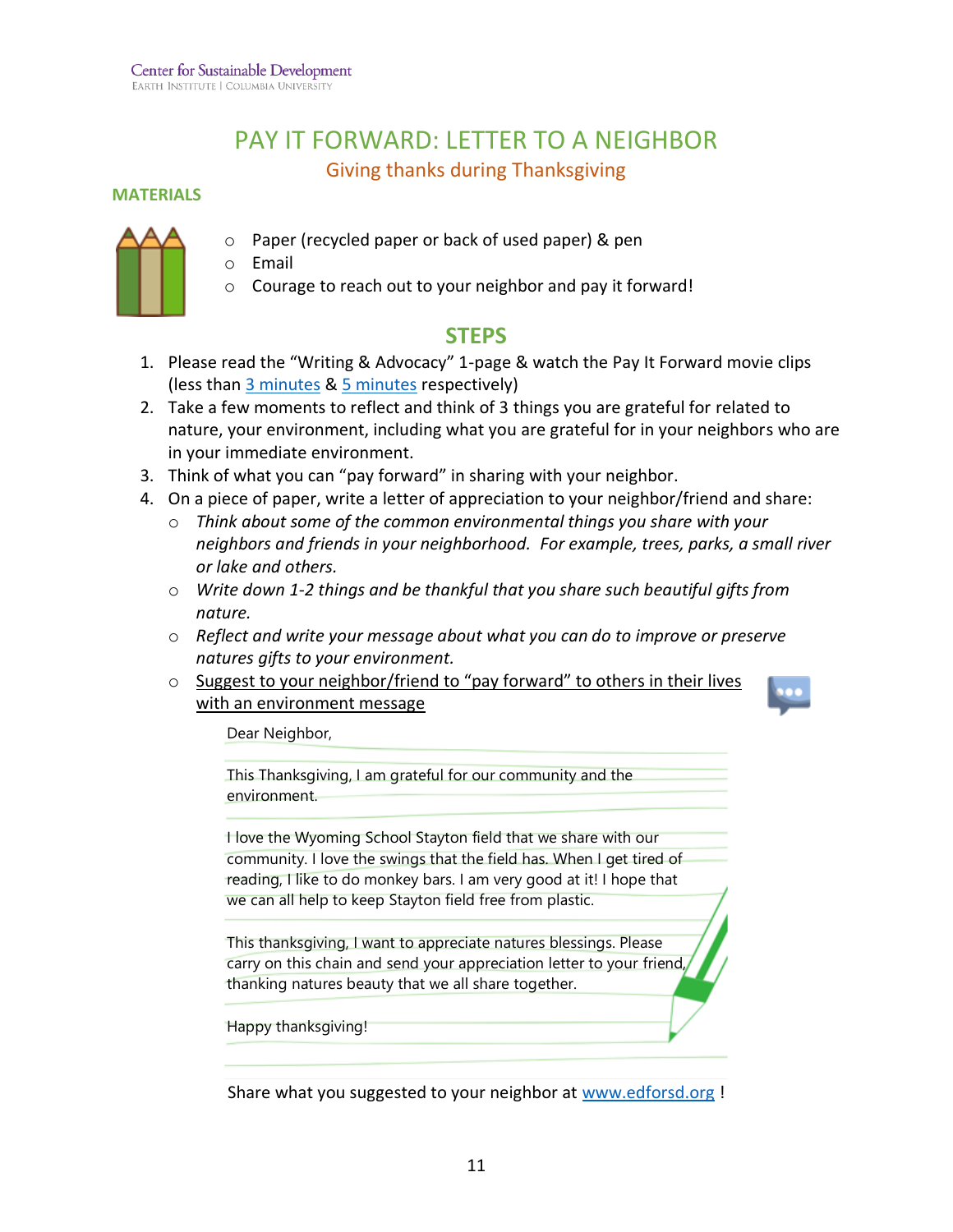## Petitions for Your Issue & Writing to Political Leaders

<span id="page-11-0"></span>

Choose your topic (like plastic pollution!) Visit [www.change.org,](http://www.change.org/) here we take *plastic waste reduction* as an example.

#### **STEPS**

1. Open [www.change.org](http://www.change.org/) and click **"[Start a petition](https://www.change.org/start-a-petition?source_location=header)"** in the top line.



3. Choose **"Environment"** as your topic and click **"Continue".**

Share to start gaining signatures!

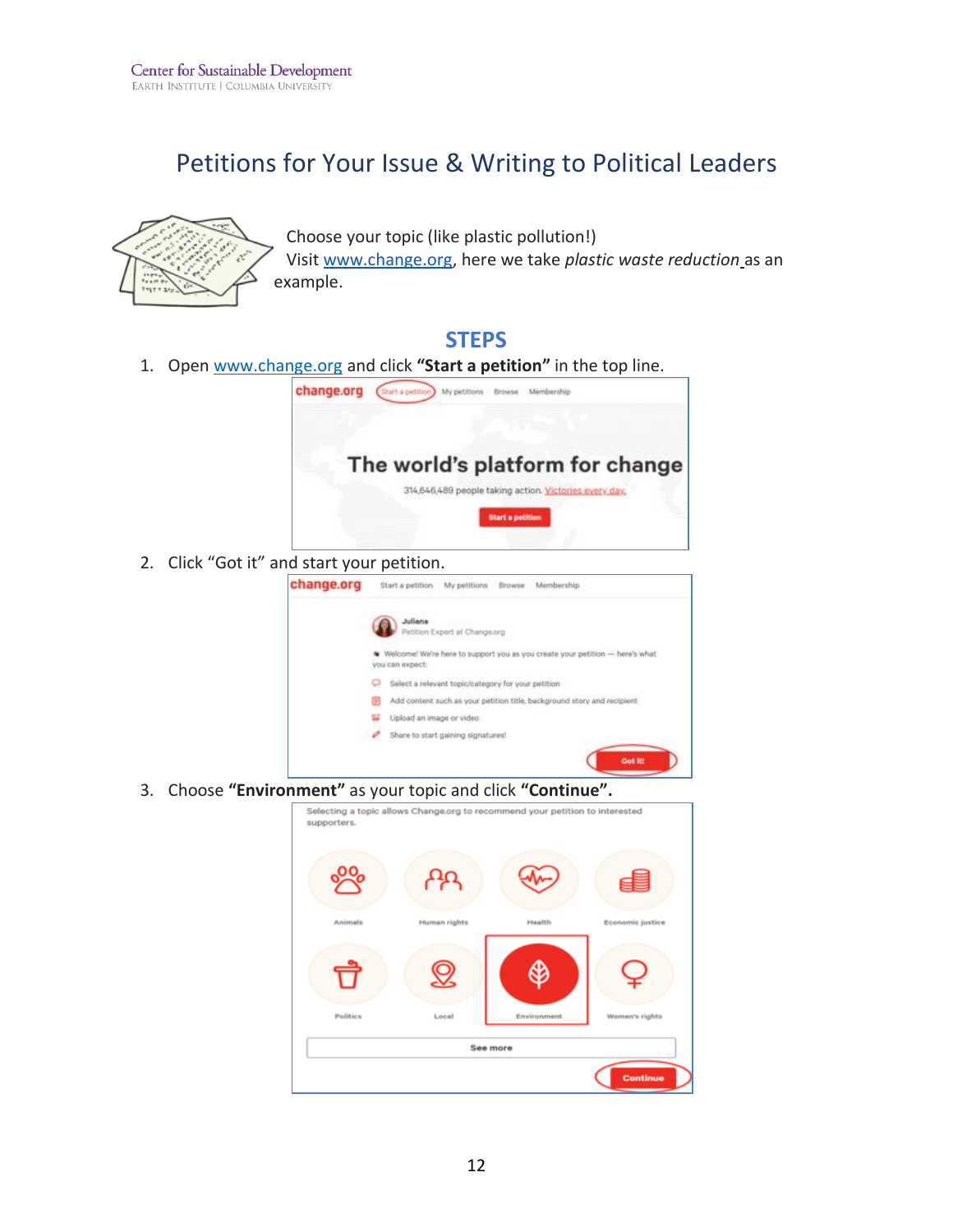4. Write the title of your petition. Try to keep it short and clear.



5. Type the name of organization or people who can help you solve your problems.

| new york city council        |  |
|------------------------------|--|
| <b>New York City Council</b> |  |

6. Explain the reason why you choose this topic and highlight the impacts of these environmental issues.



7. Upload a photo or video to describe your environmental issues and receive more signatures.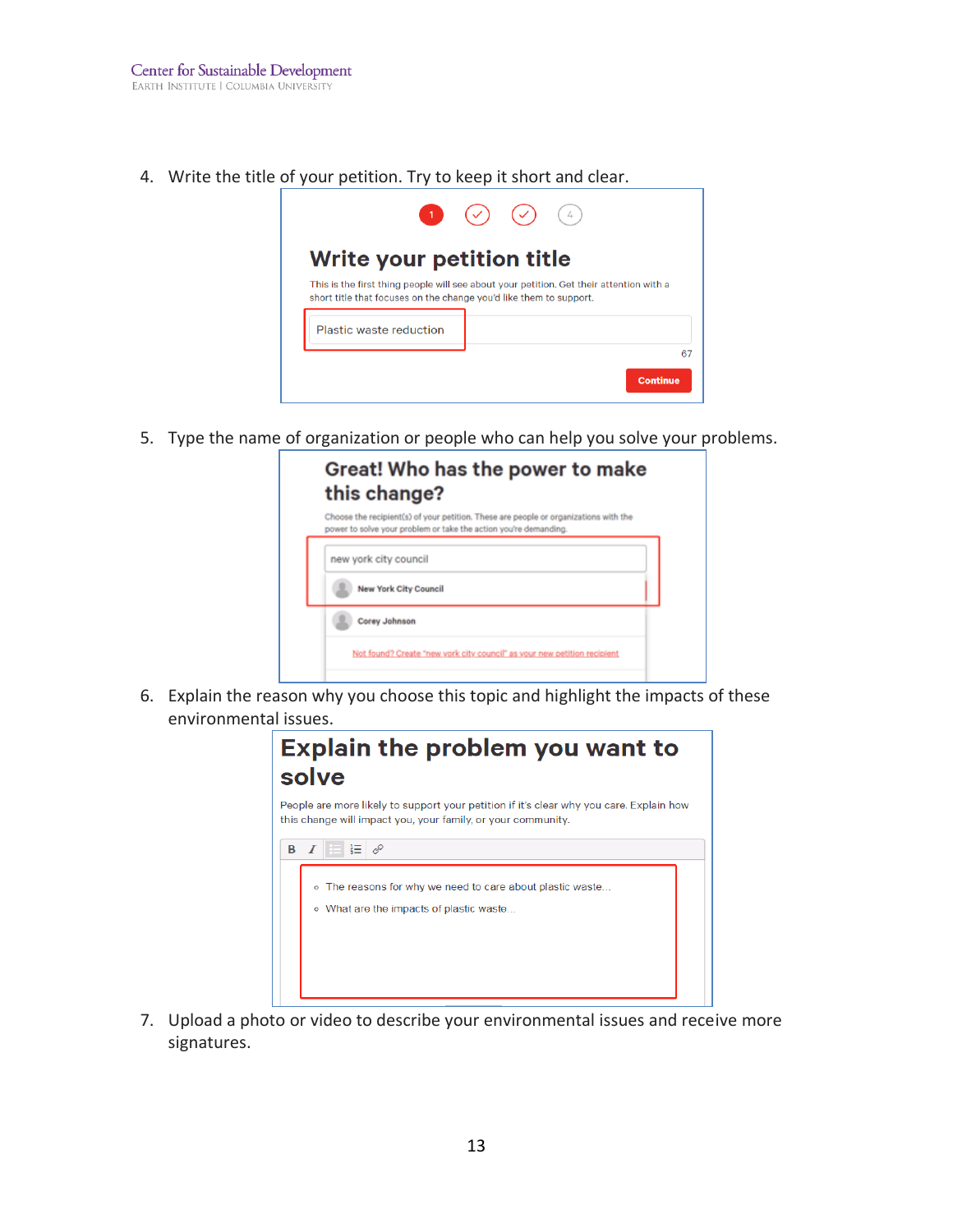|         | Petitions with a photo or video receive six times more signatures than those without.<br>Include one that captures the emotion of your story. |     |
|---------|-----------------------------------------------------------------------------------------------------------------------------------------------|-----|
|         |                                                                                                                                               |     |
|         |                                                                                                                                               |     |
|         |                                                                                                                                               |     |
|         | <b>Upload photo</b>                                                                                                                           |     |
|         | or                                                                                                                                            |     |
| http:// |                                                                                                                                               | Add |
|         |                                                                                                                                               |     |

8. Click **"Save and preview"** to finish your writing.

# Add a photo or video Petitions with a photo or video receive six times more signatures than those without. Include one that captures the emotion of your story. Drag to reposition your photo **Save and preview**

9. Send the completed petition to your local government official and request a meeting to share why this is an issue in your community and what changes you want seen and done\*.

\*This exercise would be more powerful if you have the facts and background on the plastic issue. Link this activity to speaking with experts on the topic. (See page $\frac{1}{\sqrt{2\pi}}$ ).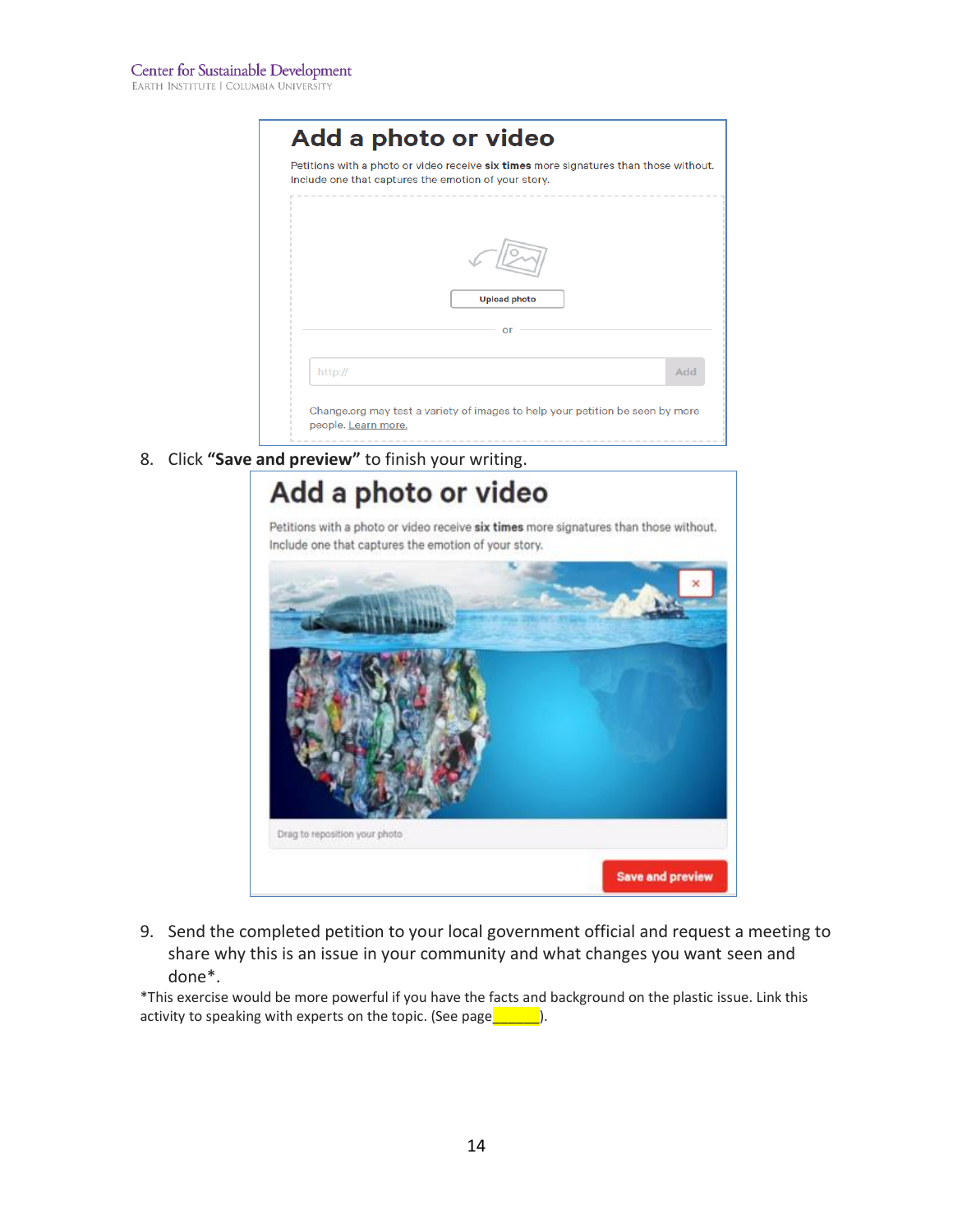

**Modification Option: You can also use [www.moveon.org](http://www.moveon.org/) to write a petition for your topic.**





#### **Offline Modification:**

#### **You can also do this activity without Internet!**

- 1. Prepare paper and pen for the petition writing.
- 2. Determine the local authorities/people who can help you with the issues.
- 3. Write the reason why you choose this topic and the importance of this environmental issue.
- 4. Collect signatures in community or schools.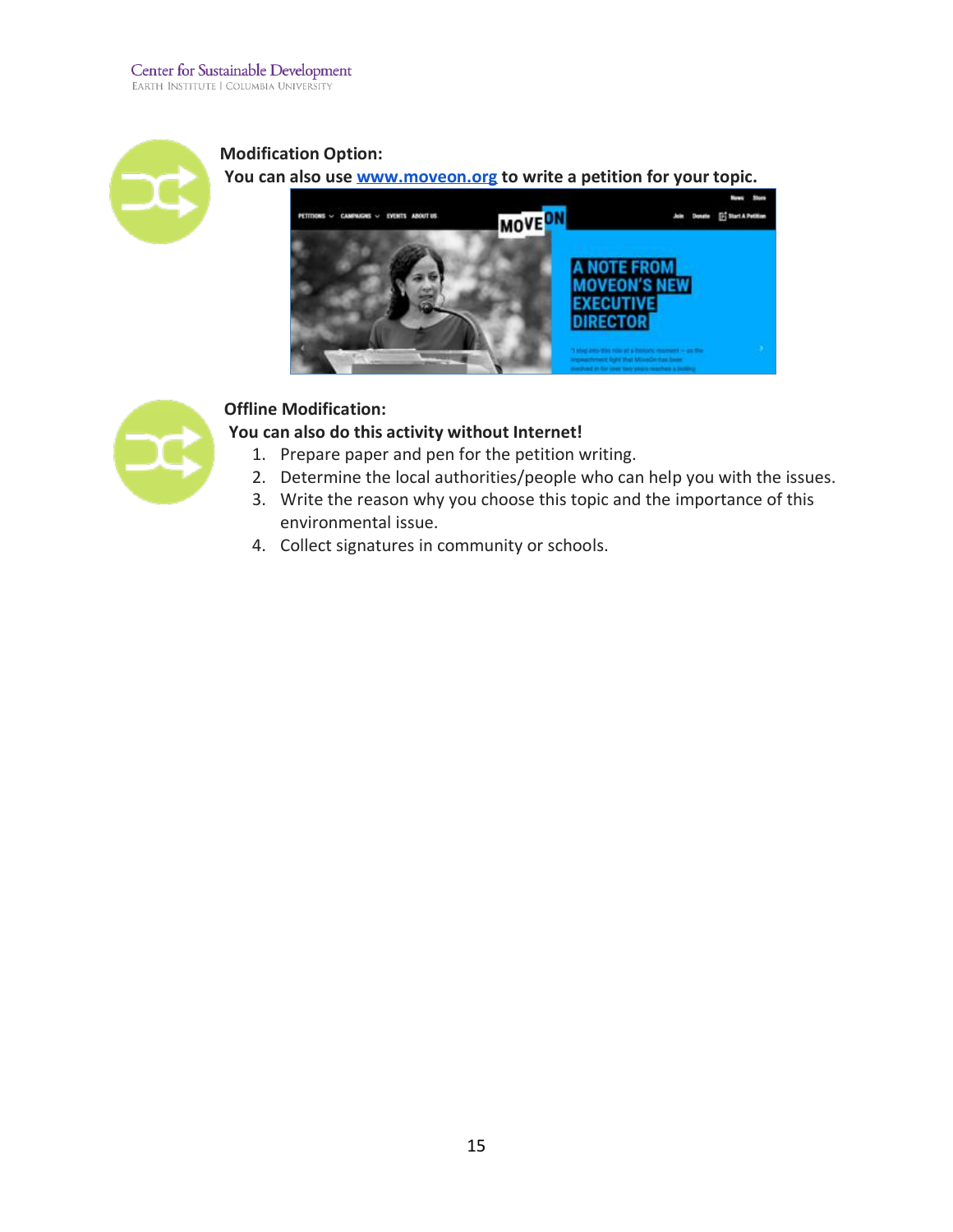## Writing to Political Leaders



#### **Writing to a government (district office, local leaders, representative) or Senators**

1. Talk to your parents and/or educators to discuss who are the local government officials in your area.

You may also search the official website and determine the local authorities or senators who are in charge of environmental issues in your area.

- 2. Write an email or send a letter to the government. You will be able to find mailing addresses or email addresses on official websites.
- 3. Address your purpose for writing. Explain the reasons why you choose this topic. Highlight the impacts of environmental issues.
- 4. Try to make the key points clear and brief.
- 5. Provide an implementable solution to the environmental problems.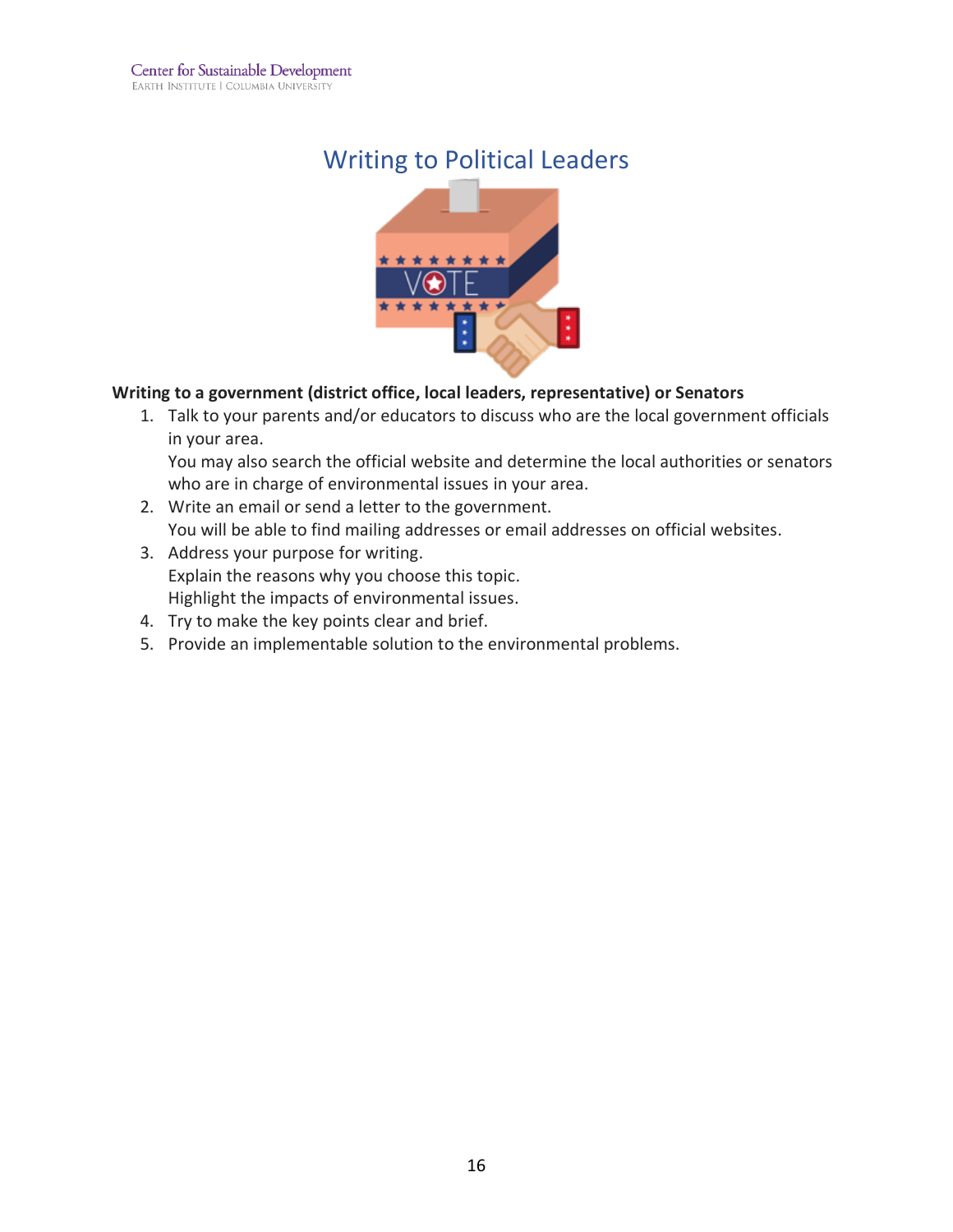## Bring an Expert (Academic) Community Workshop

#### <span id="page-16-0"></span>**Expert(s) who are working on plastics issue daily, such as research, data, educators.**

- 1. Search the website of different departments (such as your local universities, ie. Columbia University) and use the key words of your environmental issue, such as "plastic waste" to locate the related newsletter or faculty website.
- 2. From the related website, choose the most suitable professors, researchers or educators with professional knowledge and skills. Read their recent publications and understand their work on your topic, then find their contact information.
- 3. Write an email to invite your target professors or researchers. In the email, explain the reason for why you chose the topic and describe your proposal briefly.
- 4. Set up a meeting with the professors and discuss the whole process of following workshop or seminars.
- <span id="page-16-1"></span>5. Simultaneously, call on the people, parents, educators, peers in your immediate community (and Eco Ambassadors in your area), who can co-organize the workshop and seminar with you.



## Bring an Expert (Practitioner) Community Workshop

#### <span id="page-16-2"></span>**Expert(s) who are working on plastics issue daily, such as plastic usage, waste management, facilities managers, etc.**

- 1. Search the website of NGO or companies. Use the key words of your environmental issue, such as "plastic waste" to locate those working on plastic waste daily, they could be the program managers or technical staff.
- 2. Find their contact information and write an email to invite them to share related professional experience with public. In the email, you could also describe your proposal briefly and explain the reason for this topic choosing.
- 3. Set up a meeting with the professors and discuss the process of workshop or seminars.
- 4. Simultaneously, call on the people, parents, educators, peers in your immediate community (and Eco Ambassadors in your area), who can co-organize the workshop and seminar with you.